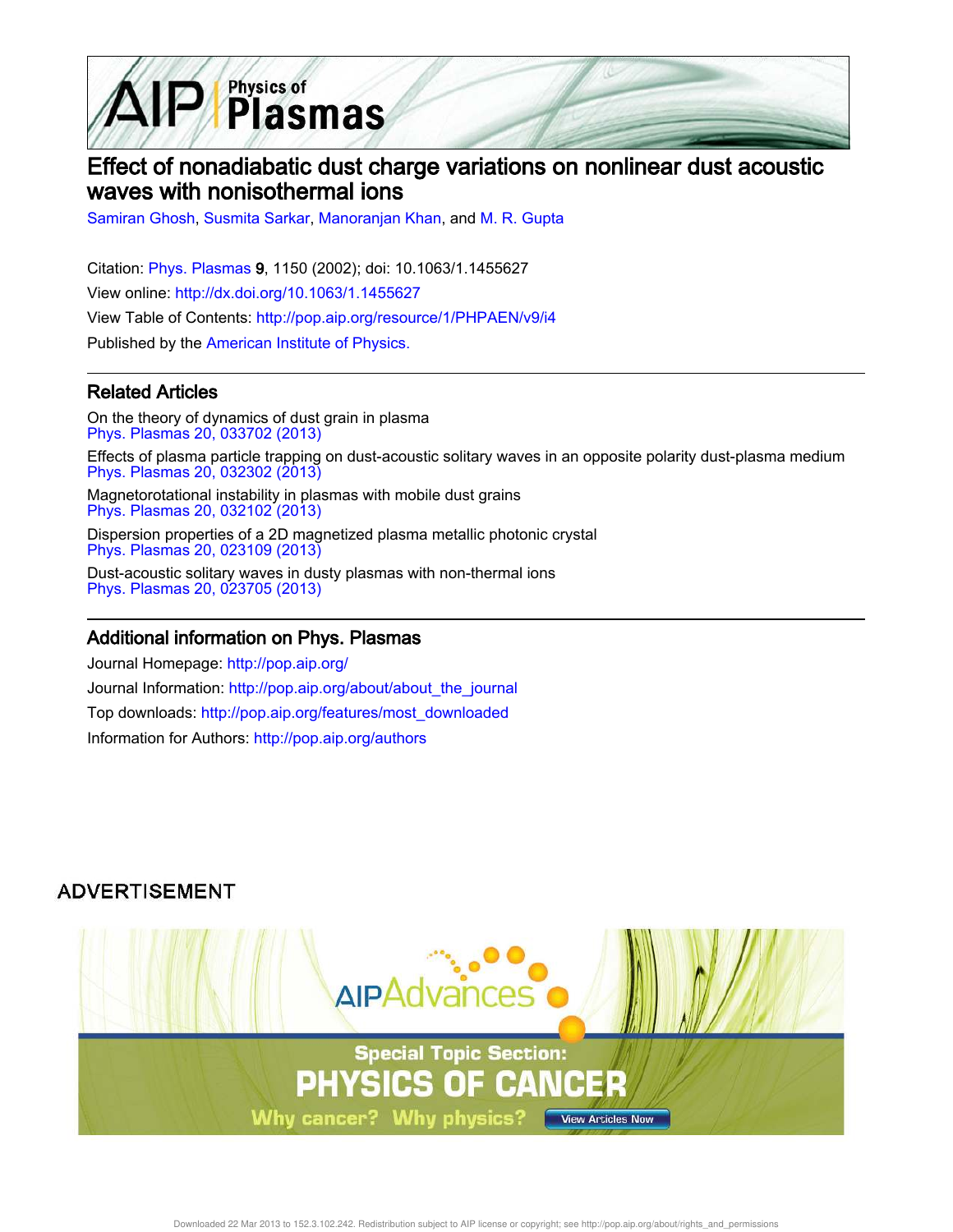## **Effect of nonadiabatic dust charge variations on nonlinear dust acoustic waves with nonisothermal ions**

Samiran Ghosh,<sup>a)</sup> Susmita Sarkar,<sup>b)</sup> Manoranjan Khan,<sup>c)</sup> and M. R. Gupta *Centre for Plasma Studies, Faculty of Science, Jadavpur University, Calcutta—700 032, India*

(Received 5 October 2001; accepted 14 December 2002)

The effect of nonadiabatic dust charge variation on the nonlinear dust acoustic wave in a dusty plasma consisting of warm adiabatic dust grains, isothermal electrons and nonisothermal ions have been investigated by reductive perturbation technique. It has been shown that due to the nonadiabatic dust charge variation and also for the presence of nonisothermal ions, nonlinear dust acoustic wave is governed by a modified Korteweg–de Vries Burger (mKdVB) equation. The Burger term arises due to the nonadiabatic dust charge variation, whereas the nonlinear terms are modified due the different effects of nonisothermal ions. Numerical integration of mKdVB equation shows that the nonlinear dust acoustic wave admits negative potentials with the oscillatory (dispersion dominant) or monotonic (dissipation dominant) shock transition and exhibits compressional shock wave.  $\odot$  2002 American Institute of Physics. [DOI: 10.1063/1.1455627]

#### **I. INTRODUCTION**

Recently, experimental $1^{1-3}$  and theoretical<sup>4,5</sup> investigations on the propagation characteristics of ''dust acoustic'' and ''dust ion acoustic'' collective oscillations in a weakly coupled unmagnetized dusty plasma have gathered momentum because of their relevance in space physics, astrophysics, and also in laboratory plasmas.<sup>6</sup>

The dust grains immersed in a plasma are highly charged, and the charge on the dust grains also fluctuates due to the fluctuating electrostatic force. This is an important characteristic of dusty plasma, which distinguishes it from a three-component plasma. The charging processes and grain charge fluctuations are also interesting phenomena and have been recently investigated.<sup>7-10</sup>

Recently, the nonlinear regime of dust acoustic and dust ion acoustic waves has also been observed in laboratory plasma.11–14 In this regime, several authors have theoretically studied the nonlinear properties of both the dust acoustic and dust ion acoustic wave, considering adiabatic (under the assumption  $\tau_{ch} / \tau_d \approx 0$ <sup>15–17</sup> and nonadiabatic (under the assumption that  $\tau_{ch}/\tau_d$  is small but finite)<sup>18,19</sup> dust charge variations considering isothermal electrons and ions. Schekinov<sup>20</sup> analytically studied the nonlinear properties of dust acoustic waves in a dusty plasma consisting of fixed charged cold dust grains and hot nonisothermal ions. Kakati and Goswami<sup>21</sup> studied nonlinear dust acoustic waves considering nonisothermal ions and adiabatic dust charge variations by reductive perturbation technique.

In this paper, the effects of both nonadiabatic dust charge variation and the reflected ions on nonlinear dust acoustic waves have been studied by reductive perturbation technique. The adiabatic pressure variations of the dust grains are also incorporated here. As proposed by Schamel<sup>22–24</sup> the shifted Maxwellian distribution for the background ions have been considered. Employing the reductive perturbation technique with the scaling  $\tau_{ch} / \tau_d = O$  ( $\epsilon^{1/4}$ ) for  $b = (1$  $(-\sigma)/\sqrt{\pi}$   $\gg$   $O(\sqrt{\epsilon})$ , where,  $\sigma = T_{if}/T_{it}$  and  $T_{if}(T_{it})$  is the temperature of free (trapped) ions and  $\epsilon$  is the usual expansion parameter, it is seen that the nonadiabatic dust charge variation plays a dissipative role. Under this condition the nonlinear propagation of small but finite amplitude dust acoustic waves is seen to be governed by a modified Korteweg–de Vries (KdV) Burger equation. But with the scaling  $\tau_{ch} / \tau_d = O\left(\epsilon^{1/2}\right)$  for  $b = (1 - \sigma) / \sqrt{\pi} \approx O\left(\sqrt{\epsilon}\right)$ , the nonlinear equation is governed by a mKdV Burger equation with an extra nonlinear term  $\Phi^{(1)}(\partial \Phi^{(1)}/\partial \xi)$ . The presence of the Burger term prevents any disturbance from developing into solitons and leads to the formation of a shock-like structure, whereas the nonisothermal ions modify the nonlinear term. Numerical investigations show that the dust acoustic wave possesses a compressional shock wave, which provides sufficient dust density enhancement—a prerequisite for star formation through subsequent gravitational contraction. Numerical investigations show that, in the case of the nonisothermal parameter  $b \ge 0 \, (\sqrt{\epsilon})$ , the shock strength increases (decreases) according to  $\sigma$  (the ratio of free to trapped ion temperature) increases (decreases), whereas in the case of *b*  $\approx$  *O*( $\sqrt{\epsilon}$ ), the shock strength decreases (increases) according to  $\sigma$  increases (decreases). It is interesting to note that the dust temperature is enhanced due to the adiabatic compression of the dust fluid caused by the shock.

The paper is organized in the following manner. Section II contains the basic equations. The modified KdV Burger equation describing the propagation is derived in Sec. III. The results obtained from the mKdV Burger description are given in section IV. In Sec. V we describe the numerical

a) Also at Netaji Subhas Engineering College, Techno City, Panchpotha, Police Para, Garia, Calcutta, India. Electronic mail: sran – g@yahoo.com and sran@jufs.ernet.in

b) Also at the Department of Applied Mathematics, University Of Calcutta, 92, A. P. C. Road, Calcutta—700 009, India.

c)Electronic mail: mk@jufs.ernet.in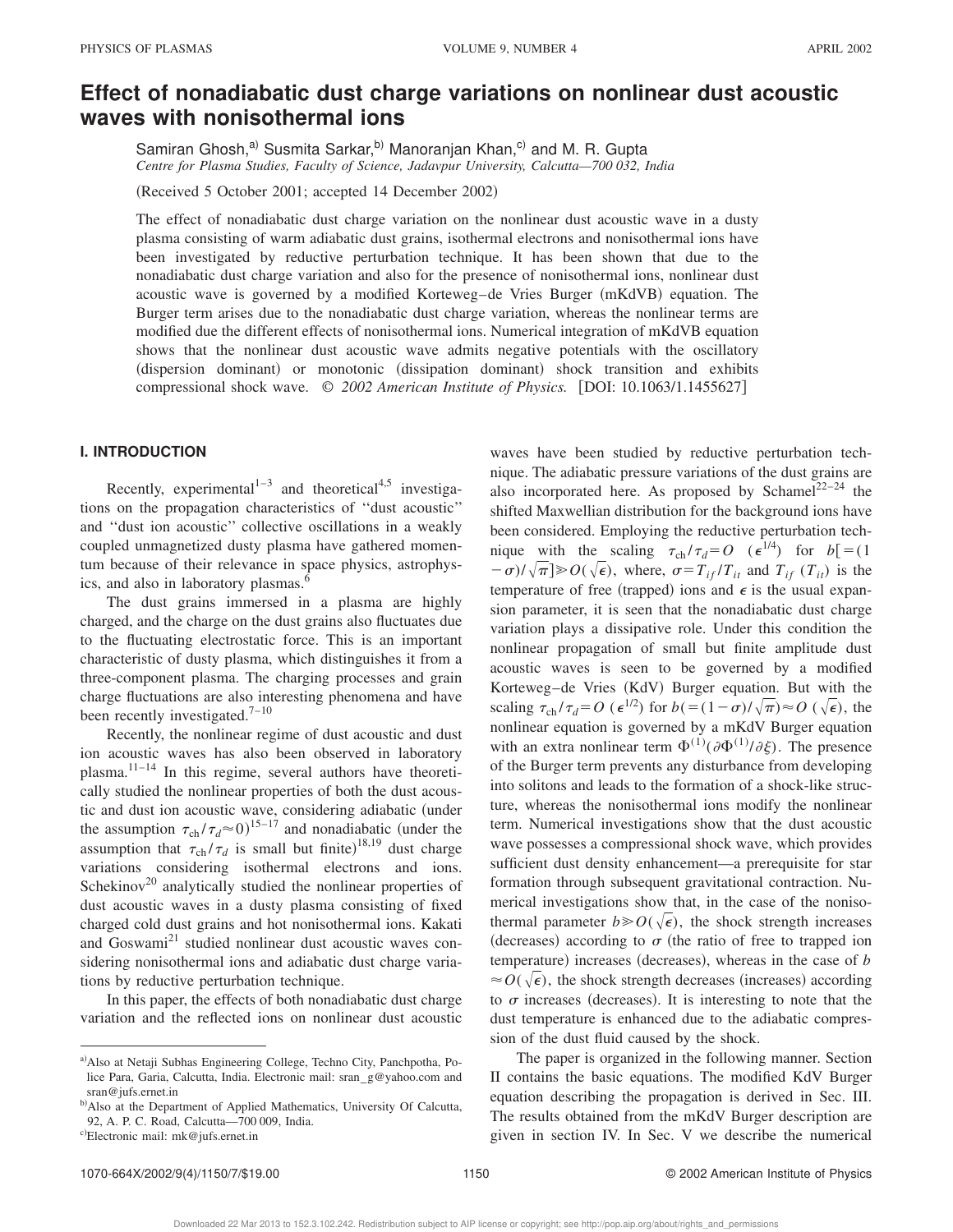results with their graphical explanations and a summary of the results.

#### **II. BASIC EQUATIONS**

A collisionless, nonrelativistic three-component dusty plasma consisting of Boltzmann distributed electrons, nonisothermal ions, and high negatively charged warm adiabatic dust grains have been considered. The nonadiabatic dust charge variations are also considered. In equilibrium, the charge neutrality condition is

$$
n_{j0} + z_j n_{d0} = z_j n_{i0},\tag{1}
$$

where  $n_{j0}$  ( $j = e, i, d$ ) is the equilibrium number density of the *j*th species and  $z_d$  is the equilibrium number of electrons residing on dust grains.

The dynamics of low-frequency dust acoustic oscillations in a three-component dusty plasma is governed by the following continuity and momentum fluid equations for the dust grains and Poisson's equations, which in normalized form reads as

$$
\frac{\partial N_d}{\partial T} + \frac{\partial (N_d V_d)}{\partial X} = 0,\tag{2}
$$

$$
\frac{\partial V_d}{\partial T} + V_d \frac{\partial V_d}{\partial X} = -(\Delta Q - 1) \frac{\partial \Phi}{\partial X} - \frac{\sigma_d}{N_d} \frac{\partial P_d}{\partial X},\tag{3}
$$

$$
\frac{\partial^2 \Phi}{\partial X^2} = \frac{1}{z_d n_{d0}} \big[ n_e - n_i - z_d n_{d0} N_d (\Delta Q - 1) \big],\tag{4}
$$

$$
n_e = n_{e0} \exp(\Phi),\tag{5}
$$

$$
P_d = cN_d^{\gamma}.
$$
\n<sup>(6)</sup>

To consider the effect of the nonisothermal ions, the following ion number densities have been considered.22–24 In normalized form in the small-amplitude limit, it reads as

$$
n_i = n_{i0} \bigg[ 1 - \frac{\Phi}{\sigma_i} - \frac{4}{3} b \bigg( - \frac{\Phi}{\sigma_i} \bigg)^{3/2} + \frac{1}{2} \bigg( \frac{\Phi}{\sigma_i} \bigg)^2 \bigg]. \tag{7}
$$

The nonisothermal parameter  $b = (1 - \sigma)/\sqrt{\pi}$ ,  $\sigma = T_{if}/T_{it}$ , where  $T_{if}$  and  $T_{it}$  are the temperatures of free and trapped ions. The above expression (7) is true for both  $\sigma < 0$  and  $\sigma$  $>0$ . The negative value of  $\sigma$  describes a situation in which there is a deficit of trapped ions.

In the above equations (2)–(7),  $N_d = n_d/n_{d0}$ ;  $\delta$  $=n_{i0}/n_{e0}$ ,  $\sigma_d = T_d/z_dT_e$ , and  $\sigma_i = T_{if}/T_e$ ,  $T_e$  is the electron temperature.  $P_d$  is the dust pressure normalized to  $n_{d0}T_d$ , *c* is a constant, and  $\gamma$  is the ratio of specific heat at constant constant pressure  $(C_p)$  to specific heat at constant volume  $(C_v)$ . The dust charge  $Q_d = -z_d e + \Delta Q_d$ , where  $\Delta Q_d$  is the fluctuating dust charge, becomes  $(\Delta Q - 1)$  $[\Delta Q = \Delta Q / z_d e]$ , normalized in units of the equilibrium dust charge  $z_d$ *e*. The electrostatic potential  $\Phi$  is normalized by  $T_e/e$ . The velocity  $V_d$  of the dust grain is normalized in units of the dust acoustic velocity  $c_d = \sqrt{z_d T_e / m_d}$ . The time scale *T* and space scale *X* are normalized by  $\omega_{pd}^{-1}$  and  $\lambda_{D}$ , respectively. Here  $\omega_{pd} = \sqrt{z_d^2 e^2 n_{d0} / \epsilon_0 m_d}$  is the dust plasma frequency and  $\lambda_{\rm D} = \sqrt{\epsilon_0 T_e/z_d n_{d0}e^2}$  is the dust Debye length.

Using Eq.  $(6)$ , the last term in Eq.  $(3)$  can be expressed as

$$
\frac{\sigma_d}{N_d} \frac{\partial P_d}{\partial X} = \gamma \sigma_d N_d^{\gamma - 2} \frac{\partial N_d}{\partial X}.
$$
 (8)

Therefore Eq.  $(3)$  can be rewritten as

$$
\frac{\partial V_d}{\partial T} + V_d \frac{\partial V_d}{\partial X} = -(\Delta Q - 1) \frac{\partial \Phi}{\partial X} - \gamma \sigma_d N_d^{\gamma - 2} \frac{\partial N_d}{\partial X}.
$$
 (9)

To determine the normalized charge variable  $\Delta Q$ , we consider the following orbital motion limited $^{25}$  charge current balance equation. In normalized form it reads as

$$
\frac{\tau_{\rm ch}}{\tau_d} \left( \frac{\partial \Delta Q}{\partial T} + V_d \frac{\partial \Delta Q}{\partial X} \right) = \frac{\tau_{\rm ch}}{z_d e} (I_e + I_i),\tag{10}
$$

where  $I_e$  and  $I_i$  are the electron and ion current, respectively. The normalized expressions for the electron and ion currents for spherical dust grains with radius *a* reads as

$$
I_e = -\pi a^2 e \sqrt{\frac{8T_e}{\pi m_e}} n_{e0} \exp(\Phi) \exp[z(\Delta Q - 1)], \quad (11)
$$

$$
I_i = \pi a^2 e \sqrt{\frac{8T_{if}}{\pi m_i}} n_{i0} \left[ 1 - \frac{\Phi}{\sigma_i} - \frac{4}{3} b \left( - \frac{\Phi}{\sigma_i} \right)^{3/2} + \frac{1}{2} \left( \frac{\Phi}{\sigma_i} \right)^2 \right]
$$

$$
\times \left[ \left( 1 + \frac{z}{\sigma_i} \right) - \frac{z}{\sigma_i} \Delta Q \right],
$$
(12)

where  $z = z_d e^2/4\pi\epsilon_0 a T_e$ ,  $4\pi\epsilon_0 a$  is the capacitance of the spherical dust grain of radius *a*. Here  $\tau_d$  ( $\approx \omega_{pd}^{-1}$ ) is the dust oscillation time scale and  $\tau_{ch}$  is the charging time scale. The charging time is given by

$$
\tau_{\rm ch} = \left(\frac{a}{\sqrt{2\pi}} \frac{\omega_{pi}^2}{V_{\rm thi}} (1 + z + \sigma_i)\right)^{-1},\tag{13}
$$

where  $\omega_{pi}$  and  $V_{\text{th}i}$  are the ion plasma frequency and the ion thermal velocity, respectively.

#### **III. NONLINEAR WAVE PROPAGATION EQUATIONS**

To describe the nonlinear evolution equations, the following two cases have been considered.

#### **A. The nonisothermal parameter**  $b \ge 0 \ (\sqrt{\epsilon})$

In this case, in order to study the nonlinear propagation of small-amplitude dust acoustic waves in an unmagnetized dusty plasma by the reductive perturbation technique, the independent variables are scaled<sup> $22-24$ </sup> according to

$$
\xi = \epsilon^{1/4} (X - \lambda T); \quad \tau = \epsilon^{3/4} T, \tag{14}
$$

where  $\lambda$  is the phase velocity of the linear dust acoustic wave normalized by the dust acoustic speed, and  $\epsilon$  is a small parameter characterizing the strength of the nonlinearity.

The dependent variables are expressed as

$$
f = f^{(0)} + \epsilon f^{(1)} + \epsilon^{3/2} f^{(2)} + \cdots, \tag{15}
$$

where  $f^{(0)} = 0$  for  $f = V_d$ ,  $\Phi$ , and  $\Delta Q$ , while  $f^{(0)} = 1$  for *f*  $=N_d$ . To consider the effect of nonadiabatic dust charge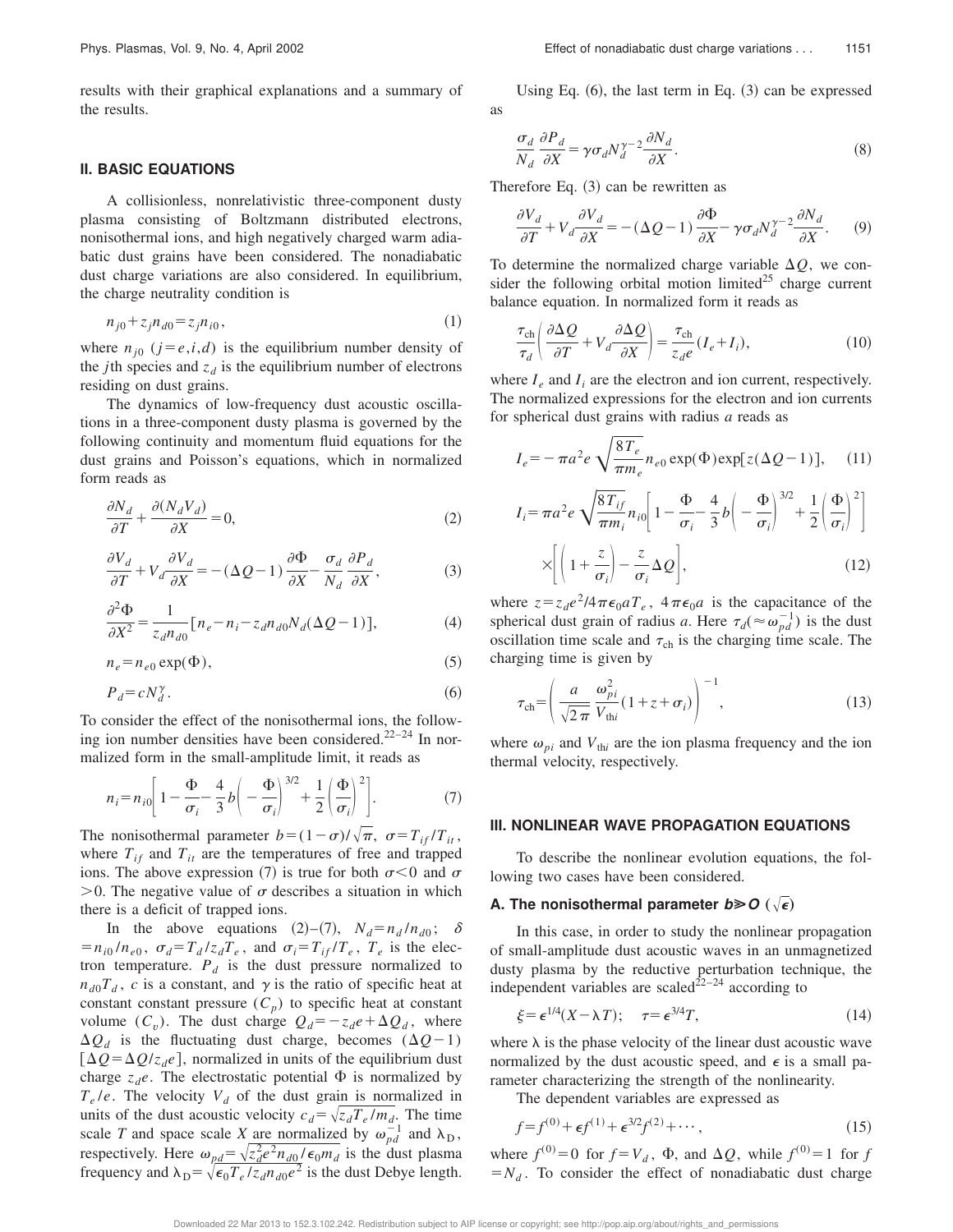variations,  $\tau_{ch}/\tau_d$  is assumed to be small but finite.<sup>18,19</sup> To make the nonlinear perturbation consistent, it is assumed that  $\tau_{ch}/\tau_d$  is proportional to  $\epsilon^{1/4}$ . Thus, we take

$$
\frac{\tau_{\text{ch}}}{\tau_d} = \nu \epsilon^{1/4}.
$$
\n(16)

Introducing the transformation  $(14)$  and expansions  $(15)$  in the set of equations  $(2)$ ,  $(4)$ , and  $(10)$ , equating the terms of order  $\epsilon^{3/4}$ , and finally using boundary conditions  $V_d^{(1)}$ ,  $\Phi^{(1)}$ ,  $\Delta Q^{(1)} \rightarrow 0$  as  $X \rightarrow -\infty$ , we get

$$
\lambda N_d^{(1)} = V_d^{(1)} \,, \tag{17}
$$

$$
\lambda V_d^{(1)} = \gamma \sigma_d N_d^{(1)} - \Phi^{(1)},\tag{18}
$$

$$
\Delta Q^{(1)} = N_d^{(1)} + \frac{(\delta + \sigma_i)}{\sigma_i(\delta - 1)} \Phi^{(1)}.
$$
 (19)

Due to the assumption  $(16)$ , Eq.  $(10)$  with the help of Eqs.  $(11)$  and  $(12)$  reduces to

$$
\epsilon^{3/2} \nu \lambda \frac{\partial \Delta Q^{(1)}}{\partial \xi} = \epsilon [\beta_d \Phi^{(1)} + \Delta Q^{(1)}] \n+ \epsilon^{3/2} \left[ \beta_d \Phi^{(2)} + \Delta Q^{(2)} + \frac{4}{3} \frac{\sigma_i}{(\sigma_i + 1)} \beta_d b \left( - \frac{\Phi^{(1)}}{\sigma_i} \right)^{3/2} \right],
$$
\n(20)

where

$$
\beta_d = \frac{(z + \sigma_i)(\sigma_i + 1)}{z\sigma_i(1 + \sigma_i + z)}.
$$
\n(21)

Equating the terms containing  $\epsilon$ , from Eq. (20) we get the following relation for  $\Delta Q^{(1)}$ :

$$
\Delta \mathcal{Q}^{(1)} = -\beta_d \Phi^{(1)}.
$$
\n
$$
(22)
$$

From Eqs.  $(17)$  and  $(18)$ , we get

$$
N_d^{(1)} = -\frac{\Phi^{(1)}}{(\lambda^2 - \gamma \sigma_d)}.
$$
\n(23)

The phase velocity  $\lambda$  of the dust acoustic wave can be determined self-consistently from Eqs.  $(19)$ ,  $(22)$ , and  $(23)$  in the following form:

$$
\lambda = \sqrt{\gamma \sigma_d + \frac{1}{\beta_d + \frac{(\delta + \sigma_i)}{\sigma_i(\delta - 1)}}}
$$
(24)

The term  $\beta_d$  arises here due to the dust charge variation and  $\gamma \sigma_d$  due to the warm adiabatic dust grains.

Equating the terms containing next higher order in  $\epsilon$ , we get

$$
\frac{\partial N_d^{(1)}}{\partial \tau} = \lambda \frac{\partial N_d^{(2)}}{\partial \xi} - \frac{\partial V_d^{(2)}}{\partial \xi},\tag{25}
$$

$$
\frac{\partial V_d^{(1)}}{\partial \tau} = \lambda \frac{\partial V_d^{(2)}}{\partial \xi} + \frac{\partial \Phi^{(2)}}{\partial \xi} - \gamma \sigma_d \frac{\partial N_d^{(2)}}{\partial \xi},\tag{26}
$$

$$
\frac{\partial^2 \Phi^{(1)}}{\partial \xi^2} = \left[ N_d^{(2)} - \Delta Q^{(2)} + \frac{(\delta + \sigma_i)}{\sigma_i (\delta - 1)} \Phi^{(2)} \right. \\
\left. + \frac{4}{3} \frac{\delta}{(\delta - 1)} b \left( -\frac{\Phi^{(1)}}{\sigma_i} \right)^{3/2} \right],
$$
\n(27)

$$
\Delta Q^{(2)} = \nu \lambda \frac{\partial \Delta Q^{(1)}}{\partial \xi} - \beta_d \Phi^{(2)}
$$

$$
- \frac{4}{3} \frac{\sigma_i}{(\sigma_i + 1)} \beta_d b \left( -\frac{\Phi^{(1)}}{\sigma_i} \right)^{3/2} . \tag{28}
$$

Eliminating  $\partial V_d^{(2)}/\partial \xi$  from Eqs. (25) and (26), we get

 $(1)$ 

$$
\frac{\partial N_d^{(2)}}{\partial \xi} = -\frac{1}{(\lambda^2 - \gamma \sigma_d)} \frac{\partial \Phi^{(2)}}{\partial \xi} - \frac{2\lambda}{(\lambda^2 - \gamma \sigma_d)} \frac{\partial \Phi^{(1)}}{\partial \tau}.
$$
 (29)

Differentiating Eq. (27) with respect to  $\xi$ , and using Eqs. (28) and  $(22)$ , we get the following modified KdV Burger (mKdVB) equation:

$$
\frac{\partial \Phi^{(1)}}{\partial \tau} + \alpha \sqrt{-\Phi^{(1)}} \frac{\partial \Phi^{(1)}}{\partial \xi} + \beta \frac{\partial^3 \Phi^{(1)}}{\partial \xi^3} = \mu \frac{\partial^2 \Phi^{(1)}}{\partial \xi^2}, \quad (30)
$$

where

$$
\alpha = b \frac{(\lambda^2 - \gamma \sigma_d)^2}{\lambda \sqrt{\sigma_i}} \left( \frac{\beta_d \sigma_i (\delta - 1) + \delta(\sigma_i + 1)}{\sigma_i (\delta - 1)(\sigma_i + 1)} \right), \tag{31}
$$

$$
\beta = \frac{(\lambda^2 - \gamma \sigma_d)^2}{2\lambda},\tag{32}
$$

$$
\mu = \nu \beta_d \frac{(\lambda^2 - \gamma \sigma_d)^2}{2}.
$$
\n(33)

The expression (31) for  $\alpha$  shows that  $\alpha$ *>or* < *o* according as  $b > or < 0$ , i.e.,  $T_{it} > or < T_{if}$ .

#### **B.** The nonisothermal parameter  $b = O(\sqrt{\epsilon})$

In this case, the independent variables are scaled<sup>26</sup> according to

$$
\xi = \epsilon^{1/2} (X - \lambda T); \quad \tau = \epsilon^{3/2} T. \tag{34}
$$

The dependent variables are expressed as

$$
f = f^{(0)} + \epsilon f^{(1)} + \epsilon^2 f^{(2)} + \cdots,
$$
 (35)

where  $f^{(0)} = 0$  for  $f = V_d$ ,  $\Phi$ , and  $\Delta Q$ , while  $f^{(0)} = 1$  for *f*  $=N_d$ . To obtain a consistent perturbation expansion incorporating the effect of nonadiabatic dust charge variation, we set  $\tau_{ch}/\tau_d$  proportional to  $\epsilon^{1/2}$ .<sup>18,19</sup> Thus

$$
\frac{\tau_{\rm ch}}{\tau_d} = \nu \,\epsilon^{1/2}.\tag{36}
$$

The results of the linear analysis are the same as in Sec. III A, but the nonlinear part is different. With  $\tau_{ch} / \tau_d$  given by  $(36)$ , Eq.  $(10)$ , with the help of Eqs.  $(11)$  and  $(12)$ , reduces to

Downloaded 22 Mar 2013 to 152.3.102.242. Redistribution subject to AIP license or copyright; see http://pop.aip.org/about/rights\_and\_permissions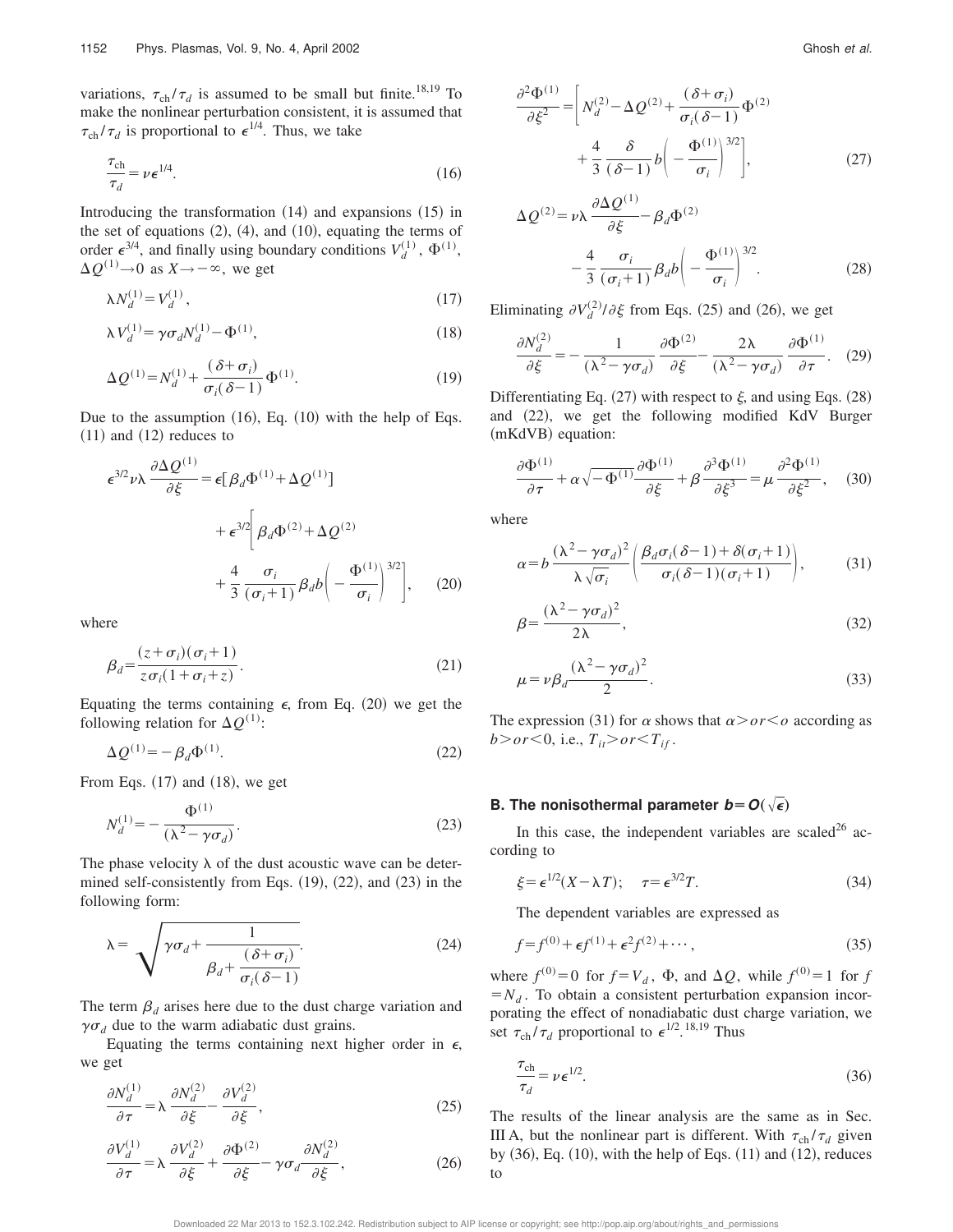$$
\epsilon^2 \nu \lambda \frac{\partial \Delta Q^{(1)}}{\partial \xi}
$$
\n
$$
= \epsilon [\beta_d \Phi^{(1)} + \Delta Q^{(1)}] + \epsilon^2 \left[ \beta_d \Phi^{(2)} + \Delta Q^{(2)} + \frac{4}{3} \frac{\sigma_i}{(\sigma_i + 1)} \times \beta_d b \left( -\frac{\Phi^{(1)}}{\sigma_i} \right)^{3/2} + \frac{\beta_d (\sigma_i - 1)}{2 \sigma_i} \Phi^{(1)^2} + \frac{z^2 \beta_d \sigma_i}{2 (\sigma_i + 1)} \times \Delta Q^{(1)^2} + \frac{(\sigma_i + z)}{(1 + \sigma_i + z)} \left( 1 - \frac{1}{\sigma_i (\sigma_i + z)} \right) \Delta Q^{(1)} \Phi^{(1)} \right].
$$
\n(37)

Introducing  $(35)$ ,  $(36)$  into  $(2)$ ,  $(4)$ , and  $(10)$  and then equating the terms in highest powers of  $\epsilon$ , we obtain

$$
\frac{\partial N_d^{(1)}}{\partial \tau} = \lambda \frac{\partial N_d^{(2)}}{\partial \xi} - \frac{\partial V_d^{(2)}}{\partial \xi},\tag{38}
$$

$$
\frac{\partial V_d^{(1)}}{\partial \tau} + V_d^{(1)} \frac{\partial V_d^{(1)}}{\partial \xi} + \Delta Q^{(1)} \frac{\partial \Phi^{(1)}}{\partial \xi} + \gamma (\gamma - 2) \sigma_d N_d^{(1)} \frac{\partial N_d^{(1)}}{\partial \xi}
$$

$$
= \lambda \frac{\partial V_d^{(2)}}{\partial \xi} + \frac{\partial \Phi^{(2)}}{\partial \xi} - \gamma \sigma_d \frac{\partial N_d^{(2)}}{\partial \xi}, \qquad (39)
$$

$$
\frac{\partial^2 \Phi^{(1)}}{\partial \xi^2} = N_d^{(2)} - \Delta Q^{(2)} + \frac{(\delta + \sigma_i)}{\sigma_i(\delta - 1)} \Phi^{(2)} + \frac{4}{3} \frac{b \delta}{(\delta - 1)}
$$

$$
\times \left( -\frac{\Phi^{(1)}}{\sigma_i} \right)^{3/2} + \frac{(\sigma_i^2 - \delta)}{2\sigma_i^2(\delta - 1)} \Phi^{(1)^2} - \Delta Q^{(1)} N_d^{(1)}, \tag{40}
$$

$$
\Delta Q^{(2)} = \nu \lambda \frac{\partial \Delta Q^{(1)}}{\partial \xi} - \beta_d \Phi^{(2)} - \frac{z \beta_d^2}{2(\sigma_i + z)(1 + \sigma_i + z)} \Phi^{(1)^2}
$$

$$
-\frac{4}{3} \frac{\sigma_i}{(\sigma_i + 1)} \beta_d b \left( -\frac{\Phi^{(1)}}{\sigma_i} \right)^{3/2} . \tag{41}
$$

Eliminating  $\partial V_d^{(2)}/\partial \xi$  from Eqs. (38) and (39), we get

$$
\frac{\partial N_d^{(2)}}{\partial \xi} = -\frac{1}{(\lambda^2 - \gamma \sigma_d)} \left[ \frac{\partial \Phi^{(2)}}{\partial \xi} + 2\lambda \frac{\partial \Phi^{(1)}}{\partial \tau} - \frac{\left[ 3\lambda^2 + \gamma (\gamma - 2) \sigma_d - \beta_d (\lambda^2 - \gamma \sigma_d)^2 \right]}{(\lambda^2 - \gamma \sigma_d)^2} \Phi^{(1)} \frac{\partial \Phi^{(1)}}{\partial \xi} \right].
$$
\n(42)

Differentiating Eq. (40) with respect to  $\xi$ , and using Eqs. (41) and (42), we get the following modified KdV Burger (mKdVB) equation with both nonlinearities:

$$
\frac{\partial \Phi^{(1)}}{\partial \tau} + \alpha \sqrt{-\Phi^{(1)}} \frac{\partial \Phi^{(1)}}{\partial \xi} - l \Phi^{(1)} \frac{\partial \Phi^{(1)}}{\partial \xi} + \beta \frac{\partial^3 \Phi^{(1)}}{\partial \xi^3}
$$

$$
= \mu \frac{\partial^2 \Phi^{(1)}}{\partial \xi^2},
$$
(43)

where

$$
l = \beta \left( \frac{(\sigma_i^2 - \delta)}{\sigma_i^2 (\delta - 1)} + \frac{3\lambda^2 + \gamma (\gamma - 2)\sigma_d + \beta_d (\lambda^2 - \gamma \sigma_d)^2}{(\lambda^2 - \gamma \sigma_d)^3} + \frac{z\beta_d^2}{(\sigma_i + z)(1 + z + \sigma_i)} \right).
$$
\n(44)

Here  $\alpha$ ,  $\beta$ , and  $\mu$  are the same as given by Eqs. (31), (32), and  $(33)$ . From the expression of  $\alpha$ , *l*, it is seen that the coefficient of nonlinear terms is significantly modified by the dust charge variations and the warm adiabatic dust grains. The expression (33), shows that the Burger term  $\mu$  present here is due to the nonadiabatic dust charge variation and is proportional to the term  $\beta_d$ .

#### **IV. SHOCK STRUCTURE**

A. For 
$$
b \geq 0(\sqrt{\epsilon})
$$

#### **1.**  $\alpha > 0$

In this section we consider  $\sigma < 1$ , i.e., the temperature of free ions  $T_{if}$  is less than the temperature of trapped ions  $T_{it}$ .

The Burger term in  $(30)$  implies the possibility of the existence of a shock wave. On transforming to the wave frame,

$$
\eta = V\tau - \xi = \epsilon^{1/4} \frac{\left[c_d(\lambda + \sqrt{\epsilon}V)t - x\right]}{\lambda_D},\tag{45}
$$

the mKdV Burger equation  $(30)$  reduces to

$$
\frac{d^2\Phi^{(1)}}{d\eta^2} = \frac{V}{\beta}\Phi^{(1)} + \frac{2\alpha}{3\beta}(\Phi^{(1)})^{3/2} - \frac{\mu}{\beta}\frac{d\Phi^{(1)}}{d\eta}.
$$
 (46)

Equation (46) has two fixed points  $\Phi^{(1)}=0$ ,  $(d\Phi^{(1)}/d\eta)$  $(50)$  and  $\Phi^{(1)} = -(3V/2\alpha)^2$ ,  $(d\Phi^{(1)}/d\eta=0)$ . The first one  $\Phi^{(1)}=0$  is a saddle point, while the second one  $\Phi^{(1)}=$  $-(3V/2\alpha)^2$  is a stable focus or a stable node according to

$$
\left(\frac{\tau_{\text{ch}}}{\tau_d}\right)^2 < \text{or} > \frac{4(M-1)}{\beta_d^2(\lambda^2 - \gamma \sigma_d)^2},\tag{47}
$$

where *M* is defined by the ratio of the nonlinear wave velocity to the linear dust acoustic wave velocity  $c_d\lambda$ ,

$$
M = 1 + \sqrt{\epsilon} \frac{V}{\lambda}.
$$
\n(48)

Thus,  $\Phi^{(1)}(\eta)$  is obtained by numerical integration of (46) subject to the boundary condition  $\Phi^{(1)} \rightarrow 0$  as  $\eta \rightarrow -\infty$ . Thus, at any x the potential  $\Phi^{(1)}$  builds up from a near zero value at long past  $t \rightarrow -\infty$  ( $\eta \rightarrow -\infty$ ) to a steady value,

$$
\Phi^{(1)} = -\left(\frac{3(M-1)\lambda}{2\alpha}\right)^2,\tag{49}
$$

as  $t \rightarrow \infty$ , showing an oscillatory and quasimonotone shock structure, as illustrated in Figs. 1 and 2, when  $(\tau_{ch}/\tau_d)^2$  satisfies the first or second restriction given in Eq.  $(47)$ . Since the potential is negative, the negatively charged dust grains with energies less than

$$
E = -z_d e \phi = z_d T_e \left(\frac{3(M-1)\lambda}{2\alpha}\right)^2 \tag{50}
$$

are reflected by the shock wave.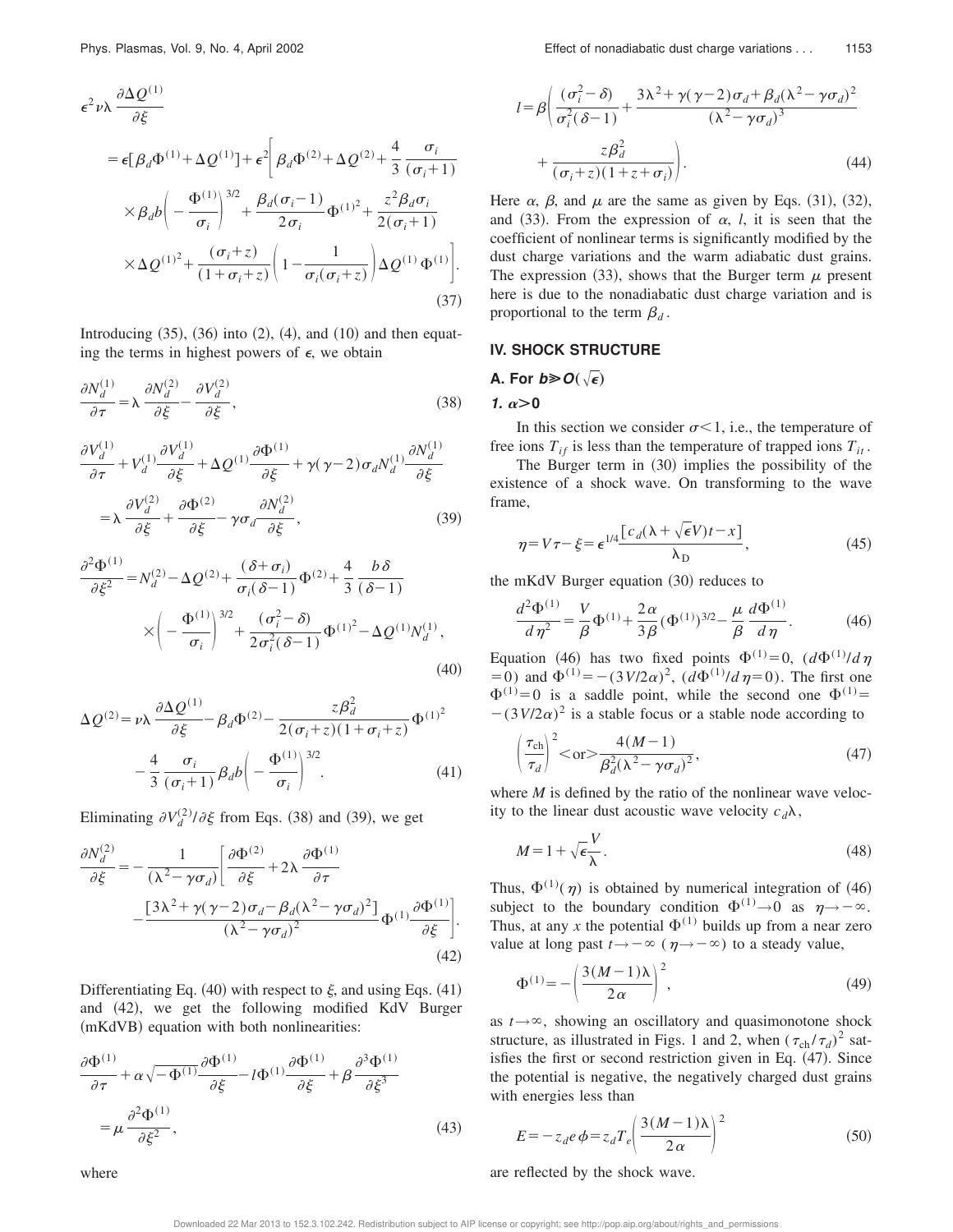

FIG. 1. Variation of  $\Phi^{(1)}$  with  $\eta$  [given in Eq. (46)] for weak dissipation with  $\nu$ =0.5 [given in Eq. (16)]: Oscillatory shock structure.

The dust number density  $N_d^{(1)}$  is related to the negative potential  $\Phi^{(1)}$  by the relation (23). Substituting (23) in Eq. (46), the following equation for the dust number density  $N_d^{(1)}$ can be obtained:

$$
\frac{d^2 N_d^{(1)}}{d \eta^2} = \frac{V}{\beta} N_d^{(1)} - \frac{2 \alpha}{3 \beta} \sqrt{(\lambda^2 - \gamma \sigma_d)} N_d^{(1)^{3/2}} - \frac{\mu}{\beta} \frac{d N_d^{(1)}}{d \eta}.
$$
\n(51)

Numerical integration of (51) for  $N_d^{(1)}(\eta)$  shows that the dust number density is compressed due to the dust acoustic shock wave, i.e., it exhibits a compressional shock wave, as illustrated in Fig. 3.

Again, due to the adiabatic pressure variation of the dust grains, the dust temperature  $T_d$  is related to the dust number density by the relation, where normalized dust temperature *Td* is

$$
T_d = \frac{T_d^{(1)}}{T_0} = (\gamma - 1)N_d^{(1)},\tag{52}
$$

where  $T_d = T_0$  at  $\eta = -\infty$ , i.e.,  $N_d = 1$ . Using the equation  $(52)$  in equation  $(51)$ , the differential equation for  $T_d$  can be determined as



FIG. 2. Variation of  $\Phi^{(1)}$  with  $\eta$  [given in Eq. (46)] for strong dissipation with  $\nu=5$  [given in Eq. (16)]: Monotone shock structure.



FIG. 3. Compression of dust number density, as given by Eq.  $(51)$ .

$$
\frac{d^2T_d}{d\eta^2} = \frac{V}{\beta}T_d - \frac{2\alpha}{3\beta}\sqrt{\frac{(\lambda^2 - \gamma\sigma_d)}{\gamma - 1}}T_d^{3/2} - \frac{\mu}{\beta}\frac{dT_d}{d\eta}.
$$
 (53)

Numerical integration of  $(53)$  shows that as the shock propagates the dust temperature increases due to adiabatic compression, leading to a dust density increase.

**2.**  $\alpha < 0$ 

In this section we consider the case  $\sigma > 1$ , i.e., the temperature of free ions  $T_{if}$  is greater than the temperature of trapped ions  $T_{it}$ .

In this case the differential equation (46) for  $\Phi^{(1)}$  becomes

$$
\frac{d^2\Phi^{(1)}}{d\eta^2} = \frac{V}{\beta}\Phi^{(1)} - \frac{2|\alpha|}{3\beta}(-\Phi^{(1)})^{3/2} - \frac{\mu}{\beta}\frac{d\Phi^{(1)}}{d\eta}.
$$
 (54)

Equation (54) has only one fixed point  $\Phi^{(1)} = 0$ ,  $d\Phi^{(1)}/d\eta$  $=0$ . The possibility of the existence of the other zero is ruled out as  $\Phi^{(1)}$  < 0 and  $\sqrt{-\Phi^{(1)}}$  > 0. Thus, in this case no shock generation is possible.



FIG. 4. Variation of shock potential strength with  $\sigma = T_{if}/T_{it}$  for Mach number [given in Eq.  $(48)$ ]  $M = 1.2$ .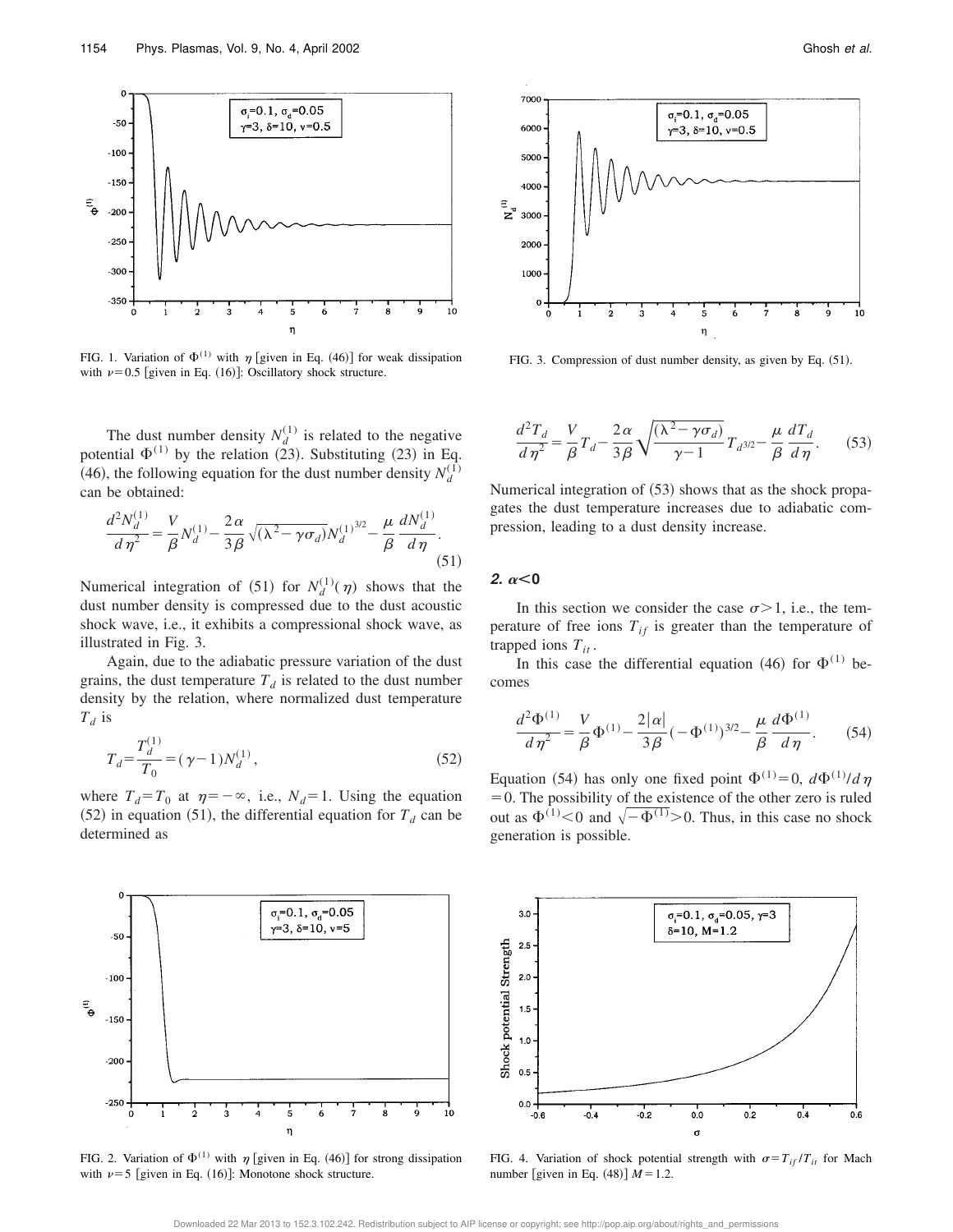

FIG. 5. Variation of  $\Phi^{(1)}$  with  $\eta$  as given in Eq. (57) for weak dissipation with  $\nu=0.5$ : Oscillatory shock structure.

#### **B.** For  $b = O(\sqrt{\epsilon})$

The Burger term in  $(43)$  also implies the possibility of the existence of a shock structure. Transforming to the wave frame,

$$
\eta = V\tau - \xi = \epsilon^{1/2} \frac{\left[c_d(\lambda + \epsilon V)t - x\right]}{\lambda_D},\tag{55}
$$

the mKdV Burger equation  $(43)$  reduces to

$$
\frac{d^2\Phi^{(1)}}{d\eta^2} = \frac{V}{\beta}\Phi^{(1)} + \frac{2\alpha}{3\beta}(-\Phi^{(1)})^{3/2} + \frac{l}{2\beta}\Phi^{(1)^2} - \frac{\mu}{\beta}\frac{d\Phi^{(1)}}{d\eta}.
$$
\n(56)

Clearly we must have  $\Phi^{(1)} < 0$  and  $\sqrt{-\Phi^{(1)}} > 0$ . This condition restricts the number of zeros of

$$
\frac{1}{\beta} \bigg[ V \Phi^{(1)} + \frac{2\alpha}{3} (-\Phi^{(1)})^{3/2} + \frac{l}{2} \Phi^{(1)^2} \bigg],\tag{57}
$$

to two, namely  $\Phi^{(1)} = 0$  and

$$
\sqrt{-\Phi^{(1)}} = -\frac{2\alpha}{3I} + \sqrt{\frac{4\alpha^2}{9I^2} + \frac{2V}{I}} \quad \text{if } \alpha > 0,
$$

$$
= \frac{2|\alpha|}{3I} - \sqrt{\frac{4\alpha^2}{9I^2} + \frac{2V}{I}} \quad \text{if } \alpha < 0.
$$
 (58)



FIG. 6. Variation of  $\Phi^{(1)}$  with  $\eta$  as given in Eq. (56) for strong dissipation  $\nu=2$ : Monotone shock transition.



FIG. 7. Compression of dust number density as given in Eq. (61).

In either case,

$$
\Phi^{(1)} = -r^2 = -\left(\frac{2|\alpha|}{3l} - \sqrt{\frac{4\alpha^2}{9l^2} + \frac{2V}{l}}\right)^2.
$$
 (59)

The fixed points of (56) are at  $(\Phi^{(1)}=0, d\Phi^{(1)}/d\eta=0)$  and  $(\Phi^{(1)} = -r^2, d\Phi^{(1)}/d\eta = 0)$ . See Fig. 4. As in Sec. IV A 1, the first point is a saddle point, while the second one is a stable focus [oscillatory shock structure Fig.  $5$ ) or a stable node (monotonic structure, Fig. 6) according to  $\lambda(M-1)$  $+(|\alpha|/3l)(-2|\alpha|/3l+\sqrt{4\alpha^2/9l^2+2V/l})>$  or  $\lt \mu/\beta$ , where *M* is the Mach number defined by  $M = 1 + \epsilon(V/\lambda)$ . Hence, also the negatively charged dust grains with energies less than

$$
E = -z_d e \phi = z_d T_e \left( \frac{2|\alpha|}{3l} - \sqrt{\frac{4\alpha^2}{9l^2} + \frac{2(M-1)\lambda}{l}} \right)^2,
$$
\n(60)

suffer reflection by the negative potential of the shock wave.

In this case the dust number density  $N_d^{(1)}$  and dust temperature  $T_d$  satisfy the following differential equations:



FIG. 8. Variation of shock potential strength with  $\sigma = T_{if}/T_{it}$  for Mach number  $M=1.2$ .